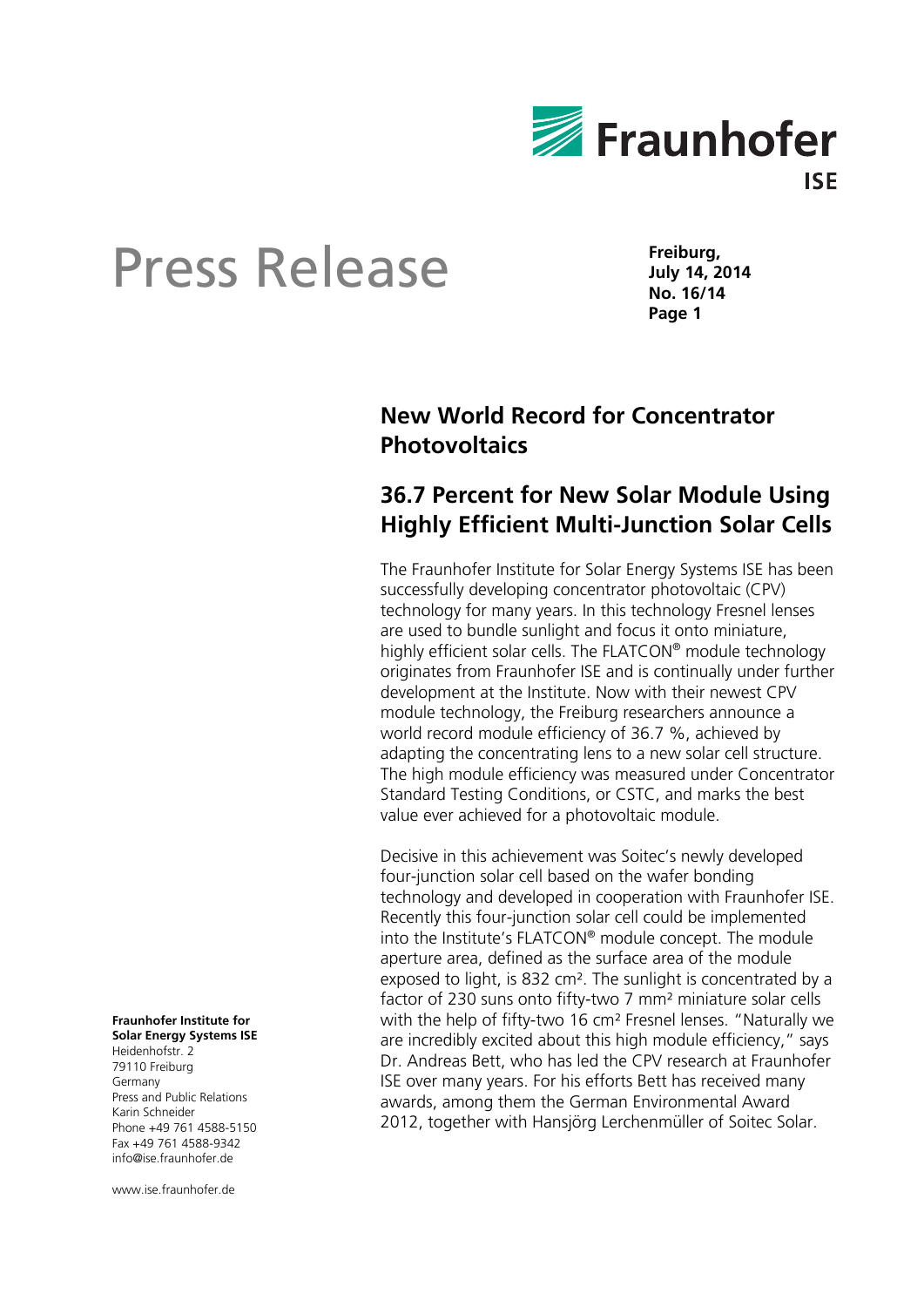# Press Release

**Freiburg, July 14, 2014 No. 16/14 Page 2** 

"This success shows that the high efficiencies of Soitec's novel four-junction solar cells can be transferred to the module level."

Only several months ago, Fraunhofer ISE together with Soitec, the French research center CEA-Leti, and the Helmholtz Center in Berlin announced a new solar cell world record of 44.7 % under concentrated light. This record cell consisted of four sub-cells made up of the compound semiconductors GaInP, GaAs, GaInAs and InP respectively. In comparison to standard silicon solar cells, the manufacture of four-junction solar cells is more expensive so that up to now their terrestrial applications have been exclusively in concentrator systems.

Concentrator photovoltaic systems (CPV) are installed in sunrich regions, where such systems produce solar electricity for less than 8 eurocents per kilowatt-hour.

Key to this technology is the solar cell efficiency and the concentrating optic. In the record module, the newly developed four-junction solar cell was combined with Fresnel lenses, which were manufactured by the industry partner ORAFOL Fresnel Optics based on a new design developed at Fraunhofer ISE. The successful transfer of this high module efficiency to commercially manufactured modules is expected within one to two years.

#### **Fraunhofer Institute for Solar Energy Systems ISE**

Heidenhofstr. 2 79110 Freiburg Germany Press and Public Relations Karin Schneider Phone +49 761 4588-5150 Fax +49 761 4588-9342 info@ise.fraunhofer.de

www.ise.fraunhofer.de